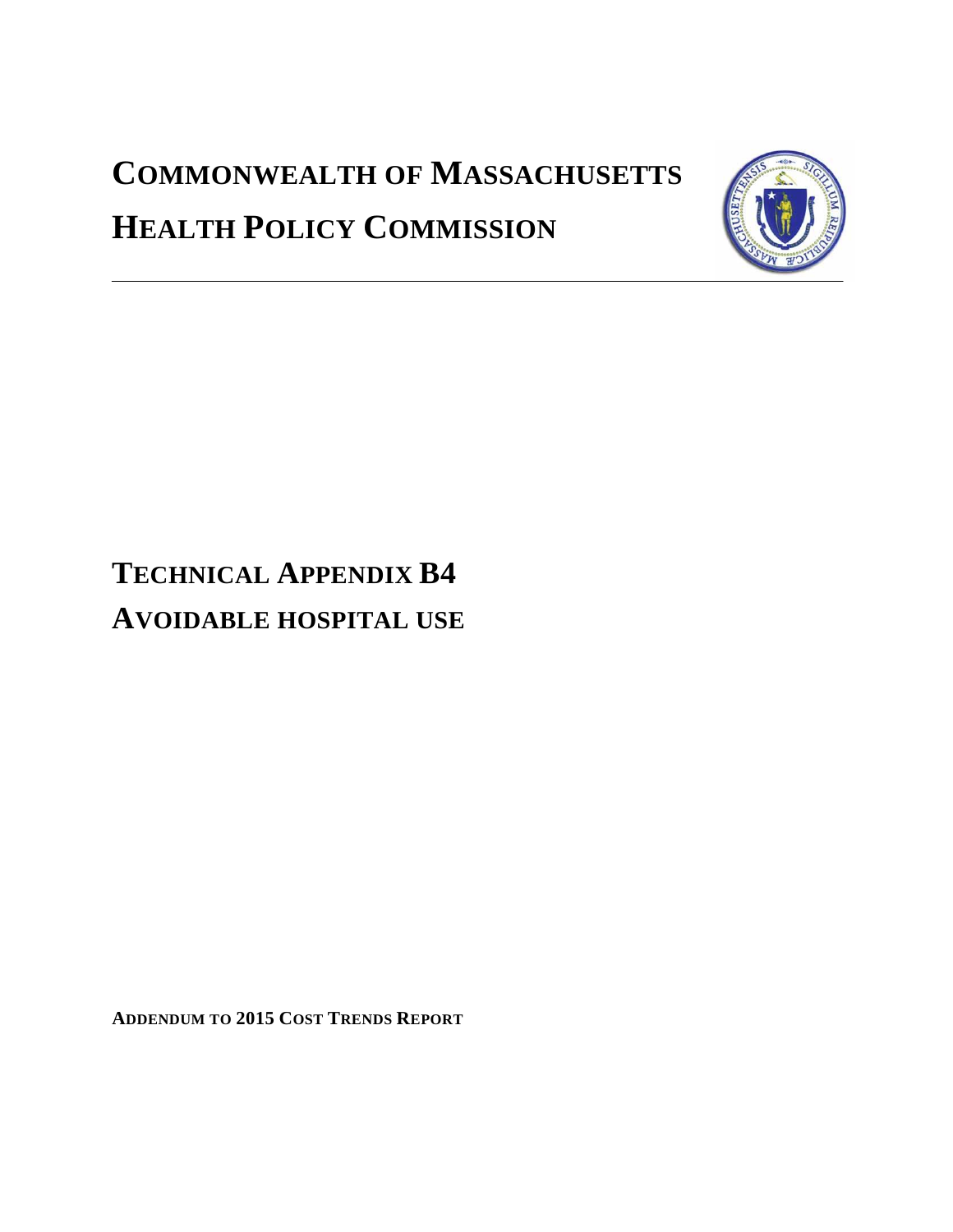## **Table of Contents**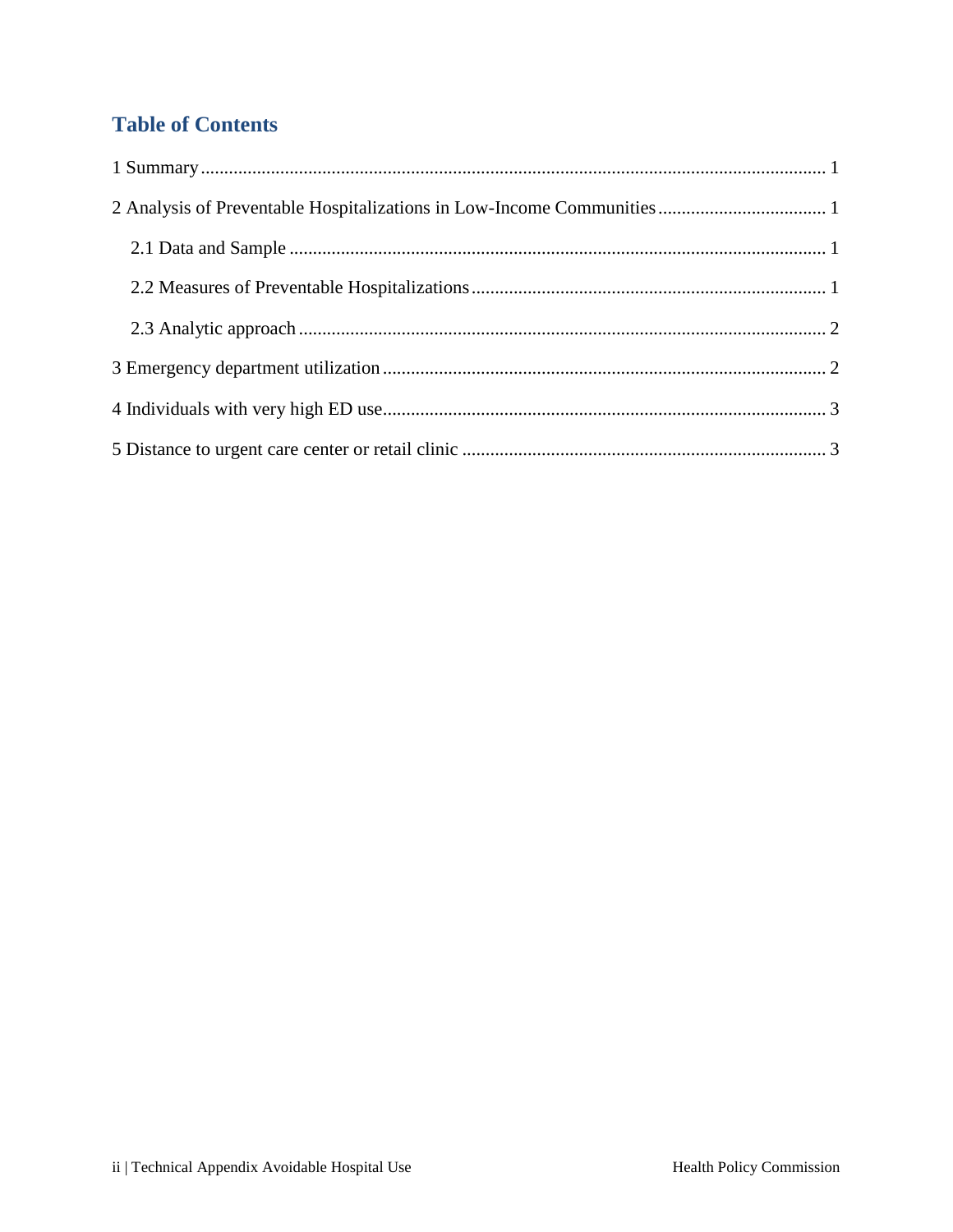## <span id="page-2-0"></span>**1 Summary**

This technical appendix describes the Health Policy Commission's (HPC) approach to examining avoidable hospital use.

## <span id="page-2-1"></span>**2 Analysis of Preventable Hospitalizations in Low-Income Communities**

This section describes the Commission's approach to measuring the rates of preventable hospitalizations in Massachusetts by quartile of community income.

We conducted this analysis by applying measures of preventable hospitalization developed by the Agency for Healthcare Research and Quality (AHRQ) to data from the Hospital Inpatient Discharge Database from the Massachusetts Healthcare Data Consortium (MHDC) and the American Community Survey (ACS) from the US Census Bureau.

#### <span id="page-2-2"></span>**2.1 Data and Sample**

We used the MHDC's inpatient discharge database for the calendar year 2012-2014 and the ACS for the calendar years 2008-2013 for our analysis. The sample included patients that met AHRQ's measure definition and resided in Massachusetts.

#### <span id="page-2-3"></span>**2.2 Measures of Preventable Hospitalizations**

To calculate rates of preventable hospitalization, the HPC used AHRQ's Prevention Quality Indicators (PQIs), a set of measures that can be used with inpatient discharge data to identify the qual[i](#page-2-4)ty of ambulatory care. This analysis used version 4.5 of the PQIs, released in May 2013.<sup>1</sup> We used the Chronic PQI composite for this analysis which included the following conditions:

Chronic conditions:

 $\overline{a}$ 

- 1. PQI 1—Diabetes Short-term Complications Admission Rate
- 2. PQI 3—Diabetes Long-term Complications Admission Rate
- 3. PQI 5—Chronic Obstructive Pulmonary Disease (COPD) or Asthma in Older Adults Admission Rate
- 4. PQI 7—Hypertension Admission Rate
- 5. PQI 8—Heart Failure Admission Rate
- 6. PQI 13—Angina Without Procedure Admission Rate
- 7. PQI 14—Uncontrolled Diabetes Admission Rate
- 8. PQI 15—Asthma in Younger Adults Admission Rate
- 9. PQI 16—Lower-Extremity Amputation among Patients with Diabetes Rate

Each measure consists of a numerator (the number of hospitalizations) and a denominator (the size of the relevant population). The denominators for all PQIs, except for PQI 5—COPD or

<span id="page-2-4"></span><sup>&</sup>lt;sup>i</sup> The CDC's analysis does an adjustment by age and gender on the basis of the 2000 standard population.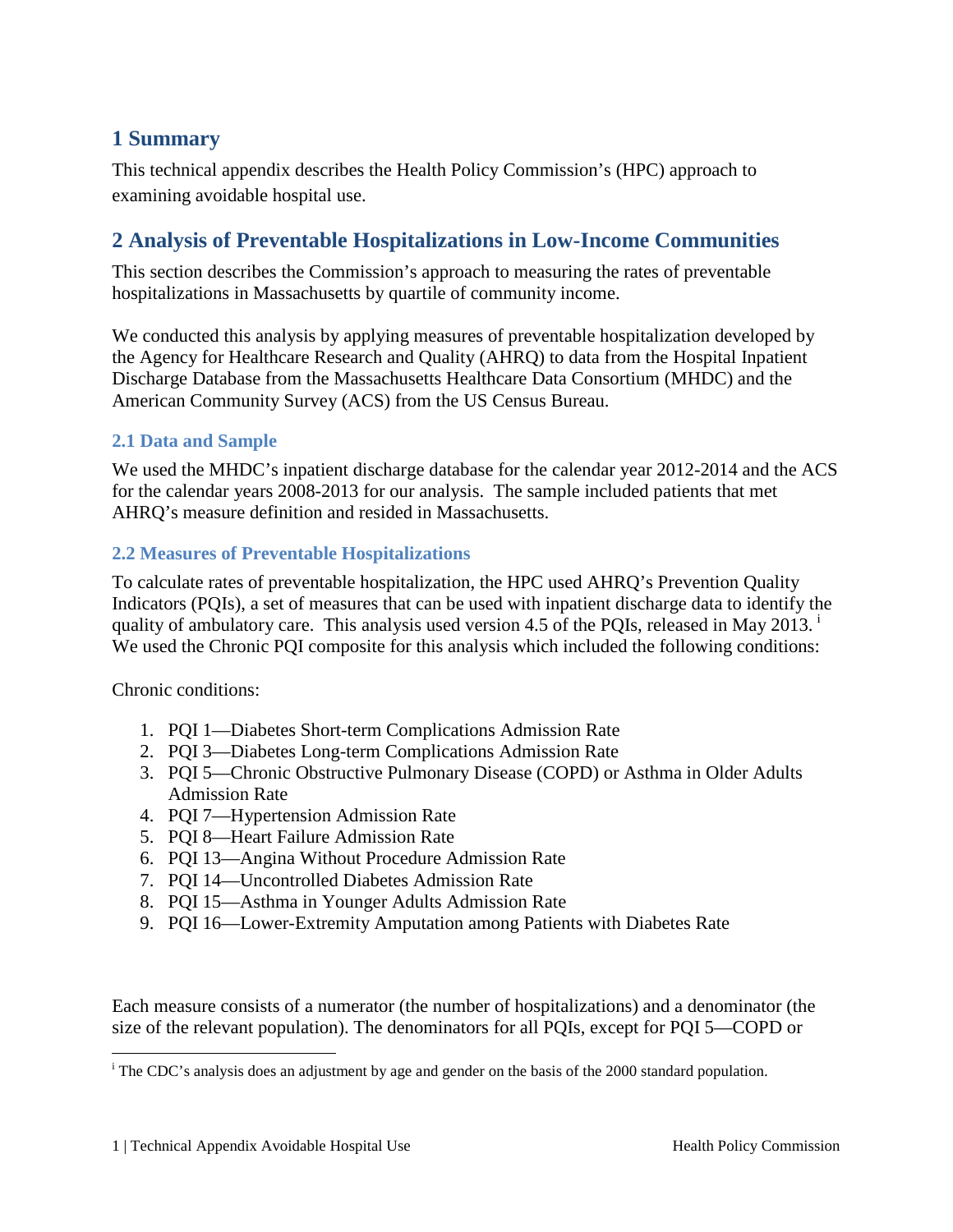Asthma in Older Adult and PQI 15—Asthma in Younger Adults, are individuals age 18 or older. We created a composite for all individuals with either COPD or Asthma by adding the numerators for PQI 5 and PQI 15 together and using a denominator consisting of all individuals age 18 or older. In addition, we created a composite of preventable hospitalizations from diabetes by summing the rates across PQIs 1, 3, 14, and 16. Following specifications from AHRQ, the HPC also constructed a composite of preventable hospitalizations for all conditions.

#### <span id="page-3-0"></span>**2.3 Analytic approach**

Because patient income was not available in the discharge database, the HPC's analyzed differences in preventable hospitalizations by community income (zip-code level) rather than by patient income.

In order to construct community -level measures that were adjusted by age and sex, the HPC calculated rates for each PQI within cells defined by zip code, gender, and age group (18-19, 20- 24, 25-29, …, 80-84, 85+) and then produced the adjusted rate by weighting the rate for each demographic group within zip code with a standard set of weights based on the demographic profile of the state as a whole.

Numerators (the number of preventable hospitalizations by PQI, zip code, gender, and age group) were derived from MHDC's discharge database. Denominators (the size of the population by zip code, gender, and age group) came from the ACS' 2008-2012 Massachusetts estimates.

Community income was defined as the median income for the patient's zip code tabulated area (ZCTA). Zip codes were ordered according to their median income, and quartiles were defined so that each quartile contained one-fourth of the population, based on five year estimates from the American Community Survey.

The following numerators and denominators were used for the following years.

For 2012 discharges we used the ACS' 2008-2012 Massachusetts estimates. For 2013 discharges we used the ACS' 2009-2013 Massachusetts estimates. For 2014 discharges we used the ACS' 2009-2013 Massachusetts estimates, because 2010-2014 estimates were not available during the analysis.

#### <span id="page-3-1"></span>**3 Emergency department utilization**

For our ED analysis, we used the Outpatient Emergency Department (ED) Database from the Center of Information and Analysis (CHIA). This dataset is part of CHIA's Acute Hospital Case Mix data. This dataset includes all outpatient emergency department visits, including Satellite Emergency Facility visits, by patients whose visits result in neither an outpatient observation stay nor an inpatient admission at the reporting facility from FY 2010 to FY 2014. The ED database contains patient demographics, clinical characteristics, services provided, charges, and hospitals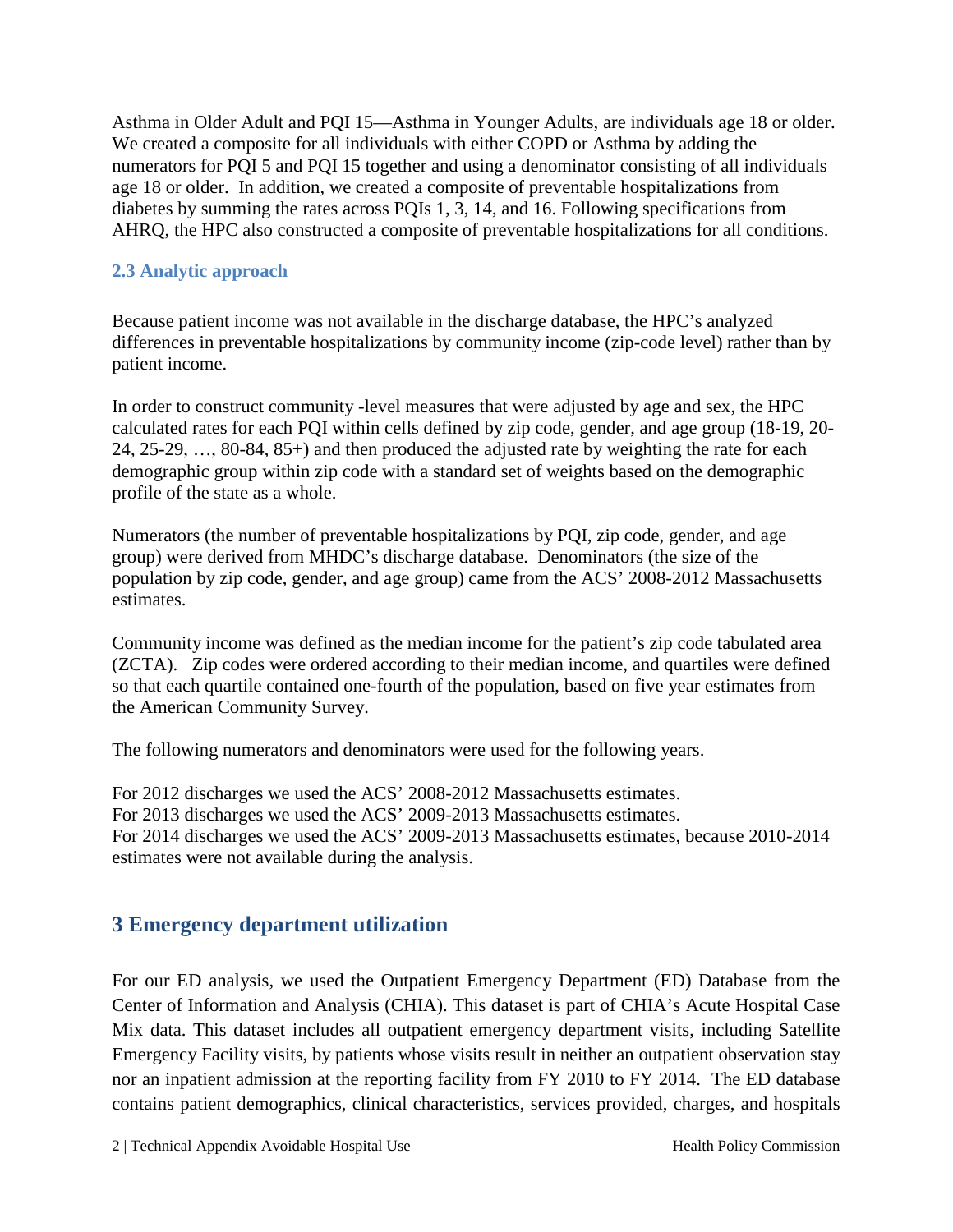and practitioner information, as well as mode of transport. Our study population included patients who were Massachusetts residents with non-missing age and sex attributes. When examining regional ED rates, we adjusted for age and sex.

Our ED utilization analyses use the Emergency Department Algorithm developed by John Billings and colleagues at New York University. NYU has developed software for applying the algorithm using three different applications: SAS, SPSS, and ACCESS – the HPC was able to transfer the algorithm data into STATA coding. The main purpose of the NYU ED Algorithm is to identify emergency department visits for primary care treatable conditions - i.e., visits that could have been provided in primary care setting or emergencies that could have been avoided if primary care had been delivered at earlier stage of illness. The NYU algorithm assigns the probability that each ICD-9 diagnosis code associated with an ED visit falls into one of the four categories: (1) non-emergent; (2) an emergency for a problem requiring contact with the medical system within 12 hours but treatable in an office visit (primary care treatable); (3) an emergency not treatable in an office visit but preventable or avoidable; and (4) an emergency that is not preventable or avoidable. More information on algorithm can be found at<http://wagner.nyu.edu/faculty/billings/nyued-background>

The ED algorithm provides an estimate of the number of avoidable ED visits within a dataset of ED visits. Following the NYU's ED algorithm, avoidable ED utilization in this report is defined as ED visits that are preventable or avoidable with timely and effective primary care, including three categories: (1) non-emergent; (2) emergency but primary care treatable. We applied the algorithm to ED visits from FY2010-2014.

Additionally, the algorithm also classifies injury, mental health problems, alcohol, or substance abuse separately. Accordingly, these conditions are pulled out of the emergent/non-emergent standard classification. Behavioral health related ED visits are calculated from Billing's classification of mental health, alcohol and substance abuse diagnoses, which are based on primary diagnosis.

## <span id="page-4-0"></span>**4 Individuals with very high ED use**

To attribute multiple visits to the same individual, we matched records and defined unique patients using social security number, birthdate, and sex in the ED dataset.

## <span id="page-4-1"></span>**5 Distance to urgent care center or retail clinic**

Using National Bureau of Economic Research's ZIP Code Distance Database, we matched zip codes with urgent care centers or retail clinics to every other zip code in Massachusetts to find the minimum distance of residents to an urgent care center or retail clinic. Zip codes with an urgent care center or retail clinic had a distance of 0 miles. We defined the distance by PCSA as